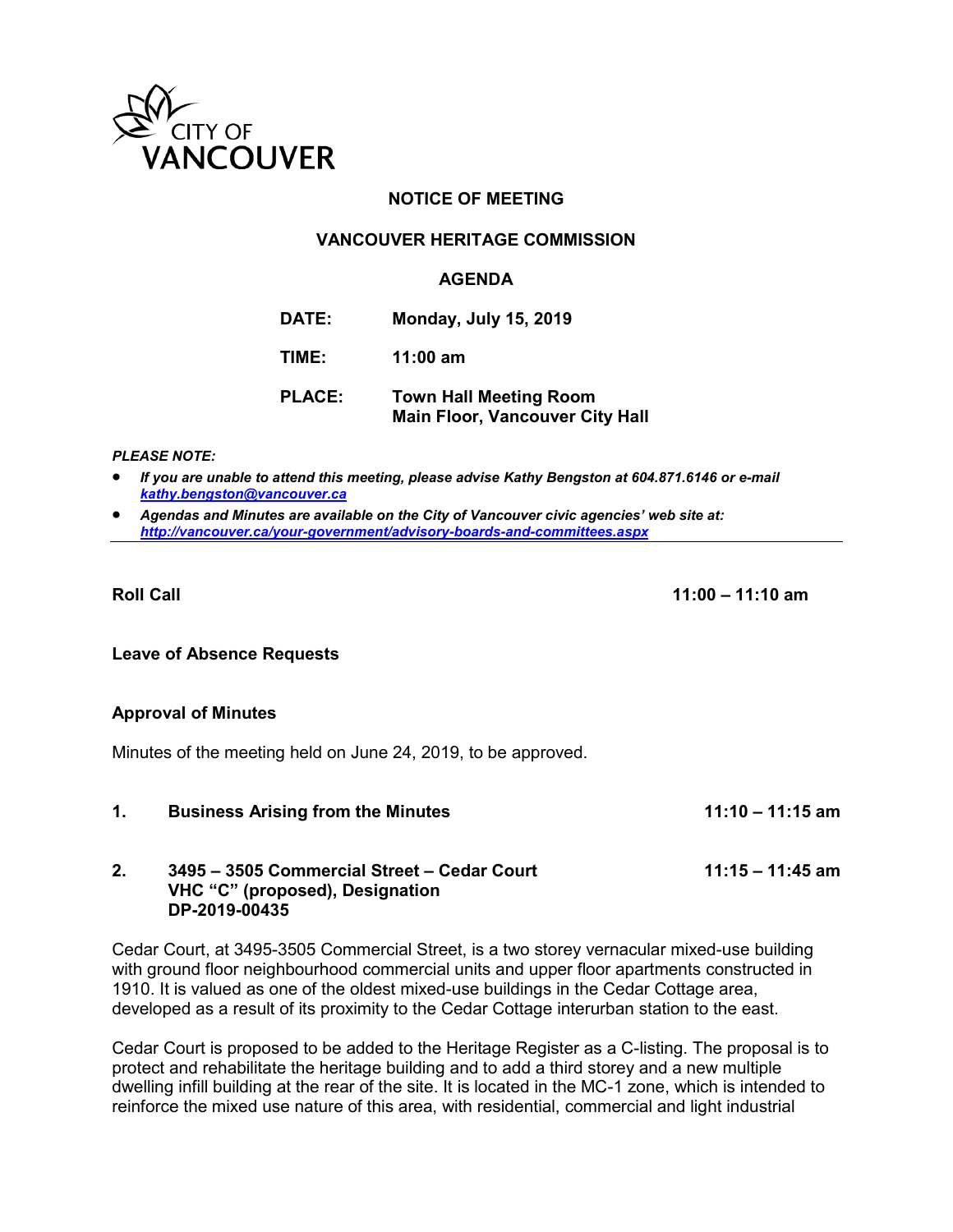uses. The density sought is within conditional, 1.80 FSR. Other relaxations sought are within the discretion of the Director of Planning, and supportable on the condition that the building be protected by heritage designation.

The proposal is for a strata arrangement on the second floor and market rental units on the third floor.

The applicant will be present to explain the plan in further detail. Staff are seeking the Commission's comments on the following issues.

### **Issues:**

- Addition to the Heritage Register
- Compatibility of addition with heritage building
- Courtyard space
- Continuity of neighbourhood retail use
- Support for designation and Conservation Plan

| <b>Applicant:</b> | MA+HG Architects - Marianne Amodio, Architect |
|-------------------|-----------------------------------------------|
|                   | Donald Luxton, Donald Luxton and Associates   |

**Staff:** Hugh McLean, Heritage Planner; City of Vancouver Miguel Castillo, Development Planner, City of Vancouver

**Attachments:** Elevations and Floor Plans, Statement of Significance and Conservation Plan.

### **3. 6103 West Boulevard – S.E.P. Block 11:45 – 12:15 pm VHR "C" (proposed), Designation DP-2019-00404**

The S.E.P. Block, at 6103 West Boulevard, is a one-storey commercial building in the Kerrisdale neighbourhood, constructed in 1930 in the Mission Revival style. It is valued for its representation of interwar development in the Kerrisdale neighbourhood, its association with original owner Stanley Ernest Peter, and for its Mission Revival architectural features.

The S.E.P. Block is proposed to be added to the Heritage Register as a C-listing. The proposal is to protect and rehabilitate the heritage building and to develop a five-storey mixed-use building with 64 dwellings units, 7 retail units and two restaurant units on the ground floor, and two levels of underground parking. It is located in the C-2 zone, which is intended to provide for a wide range of commercial uses, as well as residential uses, along arterial streets. In return for the conservation of the S.E.P. Block, including heritage designation, a 10% increase of density on the site is proposed, from 2.5 FSR to 2.75 FSR, and relaxations in building setbacks and building height, including the addition of a partial fifth storey.

The applicant will be present to explain the plan in further detail. Staff are seeking the Commission's comments on the following issues.

### **Issues:**

• Addition to the Heritage Register